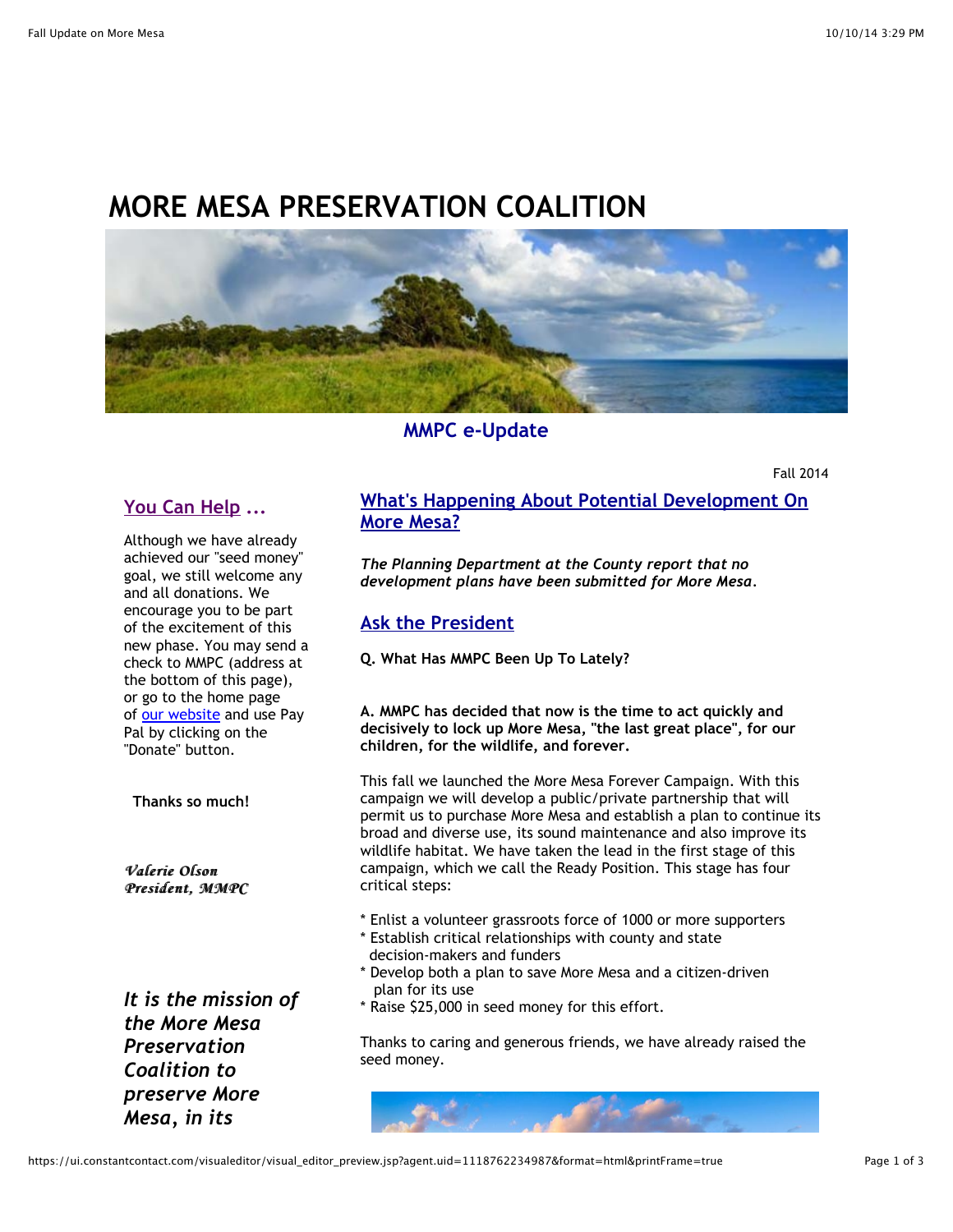*entirety, for all time. We've been at it since 2000.*





**This Month on More Mesa:** Of late there has been a flurry of articles about the caves located in the cliffs on the west side of More Mesa. These stories have been precipitated by the recent and unfortunate incident of a young man being severely injured by a falling rock in one of the caves. While we cannot offer solutions to prevent this from occurring again, we can offer some fact-based scientific information about why it is extremely dangerous and unwise to traverse down to the beach on the west side or visit any of these caves.

**Geology Facts:** The cliffs of More Mesa are distinctly different on the east and west sides. The east side cliffs consist of Monterey Shale, a clay formation that is 6-18 million years old. This section of the cliff erodes slowly and its 100-foot drop to the beach below is along a sloping grade.

However, the west side of the cliff face is of the Santa Barbara Formation, a younger sedimentary formation of marine sand that is only 700,000 years old. (The big blobby tar seeps oozing onto the More Mesa beach are from the Santa Barbara formation.) This younger material erodes very quickly. Indeed, sea cliff retreat in the Santa Barbara Formation has been demonstrated to be about 10 inches a year, the highest rate observed along this portion of the South Coast. What this all means is that the western cliff is steep, unstable and unpredictable.

- \* The western cliff should never be used to access the beach
- \* Visitors to More Mesa beach should never use areas close to the western cliffs
- \* The caves should never be entered.

One further cautionary note, when it starts raining again, do not use the trail closest to the cliff face after a rain. It may disappear as you are admiring the view. Please be careful!



*Western Cliffs are Dangerous*

#### **The Past: T. Wallace More Builds a Landing**

By the 1870s Goleta had left its ranching heritage behind and was emerging as a major farming area. However, the California Coast was not easily accessible by road or railroad. Farmers and mine owners alike needed a way to ship crops and asphalt and also receive needed equipment to run their businesses.

With the Pacific Ocean close at hand, a system of piers and landings was created to serve coastal farms, mines and lumber operations. The landings were then linked together by large Pacific Coast steamers. In fact, Stearns Wharf was built for this very purpose in the early 1880s. But Stearns Wharf was as much as 30 miles away for some of these folks, so between 1882 and 1884 T. Wallace More set about building